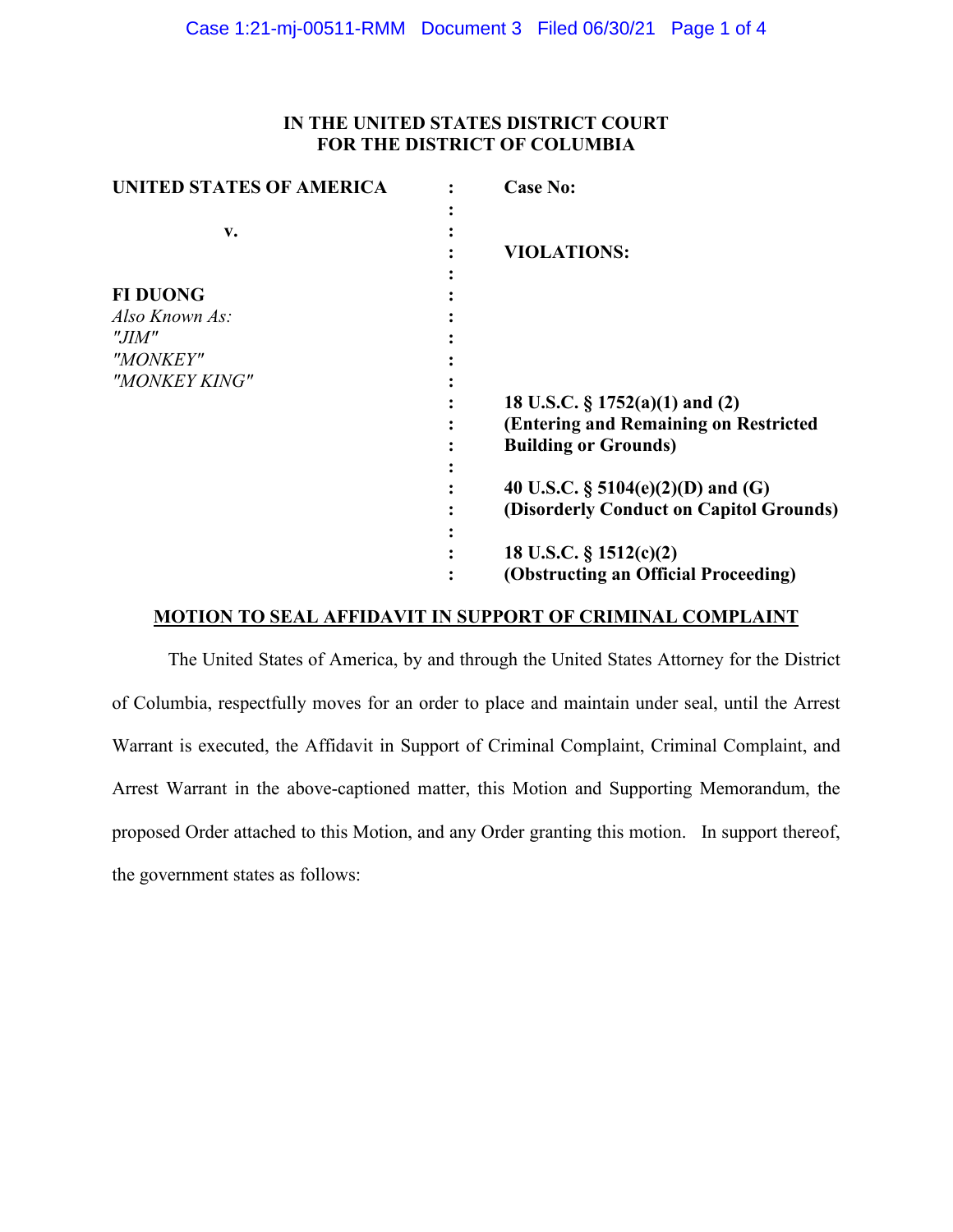- 1. The United States is investigating allegations that Fi Duong:
	- a. knowingly entered or remained in any restricted building or grounds without lawful authority to do; and knowingly, and with intent to impede or disrupt the orderly conduct of Government business or official functions, engage in disorderly or disruptive conduct in, or within such proximity to, any restricted building or grounds when, or so that, such conduct, in fact, impedes or disrupts the orderly conduct of Government business or official functions when he entered the United States Capitol on January 6, 2021 without legal authority in violation of 18 U.S.C. § 1752 (a)(1) and (2);
	- b. participated in disorderly conduct in violation of 40 U.S.C.  $\S 5104(e)(2)(D)$  and (G); and
	- c. corruptly obstructed an official proceeding in violation of 18 U.S.C.  $§ 1512(c)(2).$

2. The Affidavit in Support of Criminal Complaint references evidence gathered in the course of the investigation. Additionally, the complaint references possible co-conspirators, who are uncharged at this time. The public disclosure of the Government's evidence could compromise the integrity of the investigation, including the ability of the United States to locate and arrest the defendant, which also may lead to the destruction of evidence in other locations such as what may exist on certain digital devices. Public disclosure could also lead to the notification of uncharged possible co-conspirators. Thus, a sealing order is necessary to avoid hindering the ongoing investigation in this matter.

3. As stated in Washington Post v. Robinson, 935 F.2d 282, 288 (D.C. Cir. 1999), there is a presumption of access to Court proceedings. But, this can be overridden if "'(1) closure

2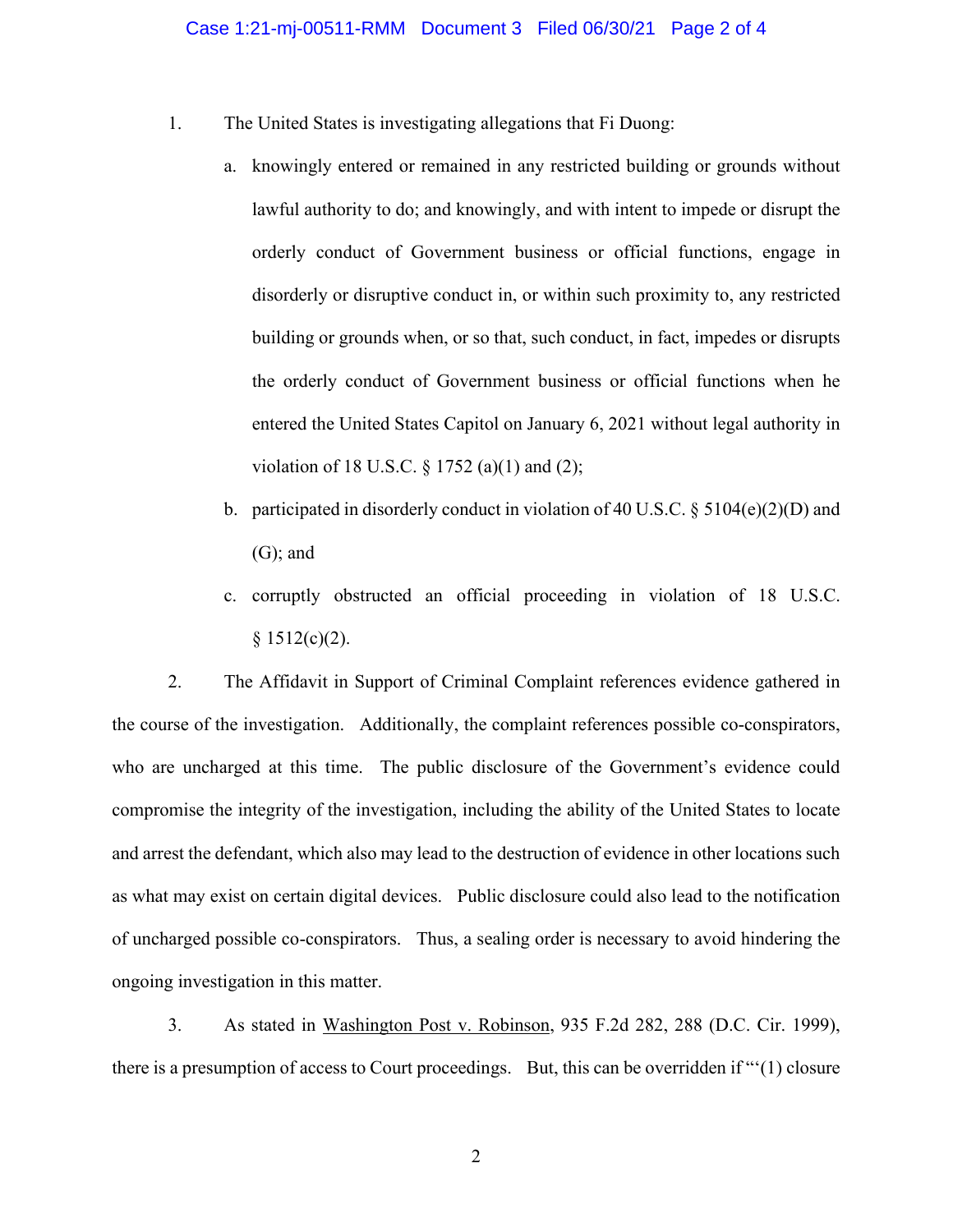#### Case 1:21-mj-00511-RMM Document 3 Filed 06/30/21 Page 3 of 4

serves a compelling interest; (2) there is a substantial probability that, in the absence of closure, this compelling interest would be harmed; and (3) there are no alternatives to closure that would adequately protect the compelling interest.'" Id. at 290 (quoting Oregonian Pub. Co. v. United States Dist. Court, 920 F.2d 1462, 1466 (9th Cir. 1990)).

4. In this matter, the United States has a compelling interest in preserving the integrity of its investigation and arresting the defendant. A limited sealing order ensuring that filings related to the Criminal Complaint and Arrest Warrant are not accessible from the Court's public files is narrowly tailored to serve a compelling interest.

5. Furthermore, the United States respectfully submits that complying with the normal notice requirements of Washington Post would defeat the purpose of the motion to seal. Persons who know the criminal justice system also know that docketing a motion to seal an Affidavit in Support of Criminal Complaint and Arrest Warrant, or a resulting sealing order, means that the defendant is charged with a crime, and the Government intends to arrest him. Thus, if this Motion or a sealing order were to become public, it would be the same as making public the Complaint and Arrest Warrant.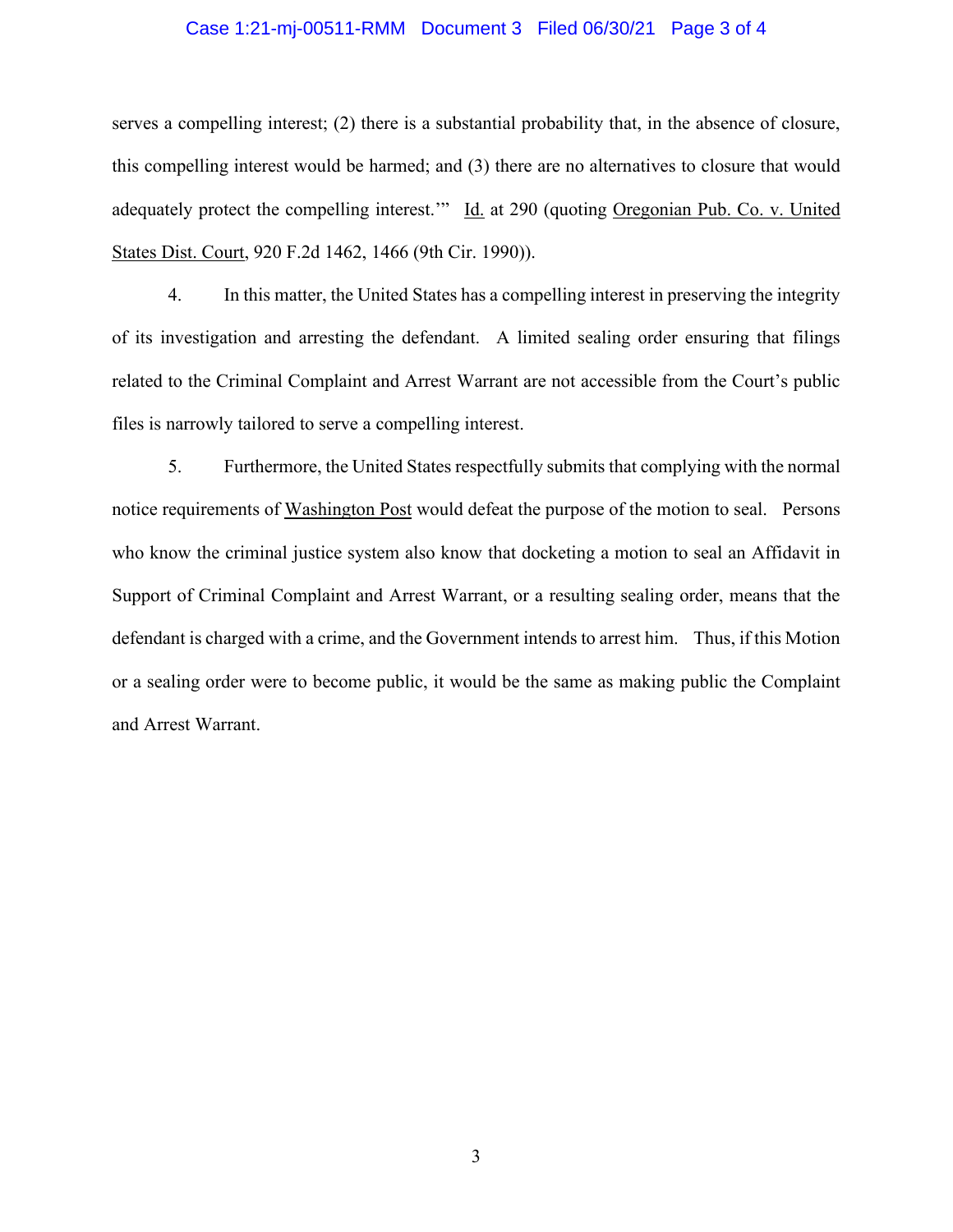### Case 1:21-mj-00511-RMM Document 3 Filed 06/30/21 Page 4 of 4

**WHEREFORE**, the United States respectfully requests that this Court issue an Order directing that the Clerk of the Court place and maintain under seal, until execution of the Arrest Warrant, the Affidavit in Support of Criminal Complaint, this Motion and Supporting Memorandum, the proposed Order attached to this Motion, and any Order granting this motion.

Date: June 30, 2021 Respectfully submitted,

CHANNING D. PHILLIPS Acting U.S. Attorney DC Bar No. 415793

By: */s/ Stuart D. Allen* Stuart D. Allen Assistant United States Attorney DC Bar No. 1005102; NY Bar No. 4839932 National Security Section United States Attorney's Office 555 4th Street, N.W. Washington, DC 20530 202-252-7794 Stuart.Allen@usdoj.gov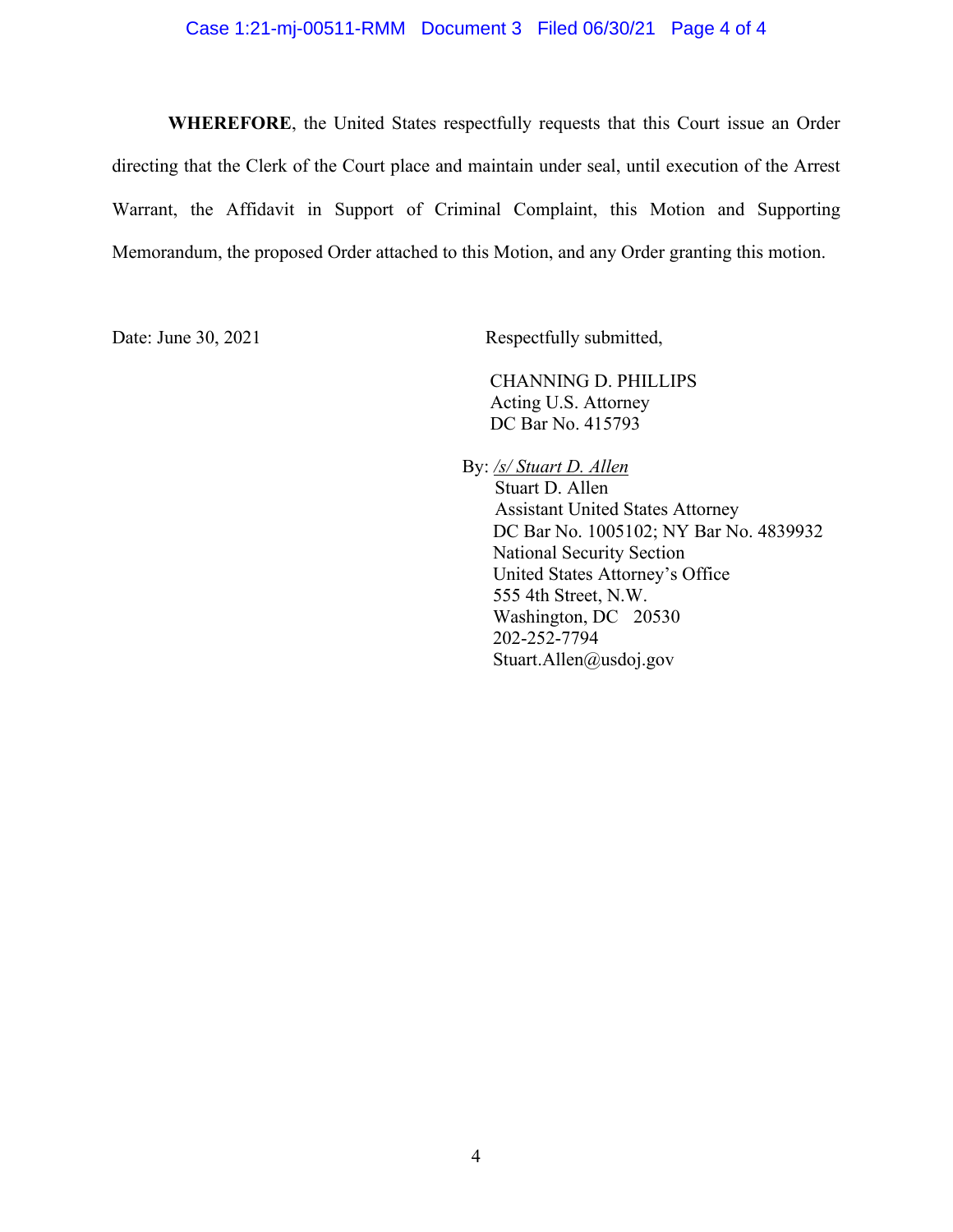## **IN THE UNITED STATES DISTRICT COURT FOR THE DISTRICT OF COLUMBIA**

| <b>UNITED STATES OF AMERICA</b> | <b>Case No:</b>                         |
|---------------------------------|-----------------------------------------|
|                                 |                                         |
| v.                              |                                         |
|                                 | <b>VIOLATIONS:</b>                      |
|                                 |                                         |
| <b>FI DUONG</b>                 |                                         |
| Also Known As:                  |                                         |
| "JIM"                           |                                         |
| "MONKEY"                        |                                         |
| "MONKEY KING"                   |                                         |
|                                 | 18 U.S.C. $\S 1752(a)(1)$ and (2)       |
|                                 |                                         |
|                                 | (Entering and Remaining on Restricted   |
|                                 | <b>Building or Grounds)</b>             |
|                                 |                                         |
|                                 | 40 U.S.C. $\S$ 5104(e)(2)(D) and (G)    |
|                                 | (Disorderly Conduct on Capitol Grounds) |
|                                 |                                         |
|                                 | 18 U.S.C. § 1512(c)(2)                  |
|                                 | (Obstructing an Official Proceeding)    |
|                                 |                                         |

### **ORDER**

This matter having come before the Court pursuant to the application of the United States to seal criminal complaint, the Court finds that, because of such reasonable grounds to believe the disclosure will result in flight from prosecution, destruction of or tampering with evidence, intimidation of potential witnesses, and serious jeopardy to the investigation, the United States has established that a compelling governmental interest exists to justify the requested sealing.

1. IT IS THEREFORE ORDERED that the application is hereby GRANTED, and that the affidavit in support of criminal complaint and other related materials, the instant application to seal, and this Order are sealed until the arrest warrant is executed.